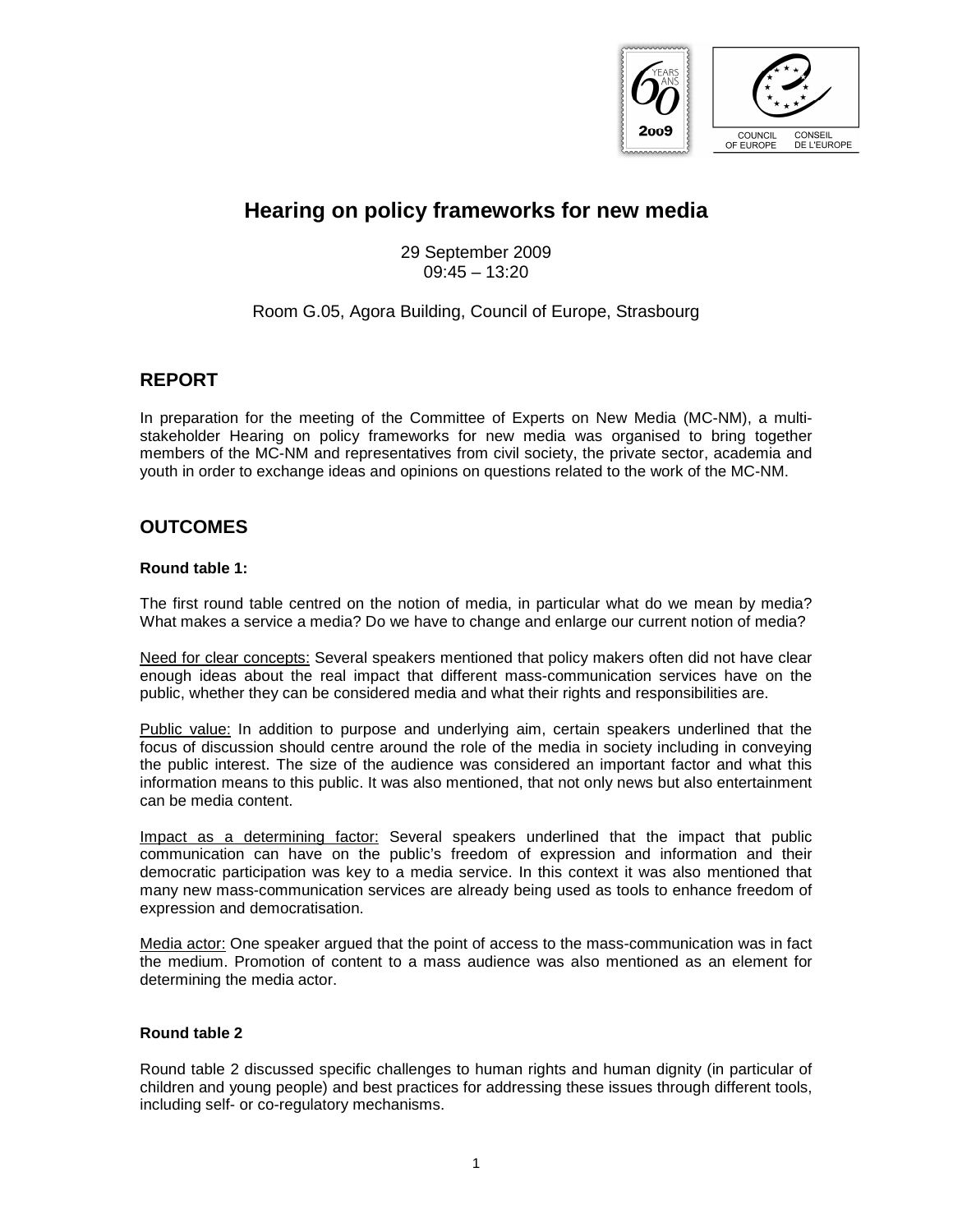Challenges to privacy and their effect on freedom of expression: Several speakers expressed concern over the individuals' right to privacy and their control over their data when accessing services like social networks (SNS). Complicated terms of usage either stopped people from using these services or led to them giving up rights to their data and content without being aware of doing so. Also the fact that personal data that users leave on SNS can later be searched through search engines was considered problematic. It was suggested that users should have more control over what happens to their data. They should be able to object to their data being indexed and should therefore be able to prevent their profiles being accessible via search engines.

There was an intense debate about how to implement the Council of Europe's declaration on protecting the dignity, security and privacy of children on the internet (adopted in 2008), in particular about the usefulness and feasibility of introducing technical measures to help children in particular but not exclusively to gain better control over the content they produce and disseminate on the internet. Some concrete technical possibilities for defining the duration of visibility of images of users were discussed (including the use of metatags, watermarks, and mechanisms for self-destruction of images). The participants agreed that these measures can be circumvented, but many of the participants thought that the use of such mechanisms were nevertheless helpful for giving users more control over their content.

With regard to the above-mentioned Recommendation participants also mentioned that users should have better ways to exercise the right to property over the content they create and over their online identity.

Anonymity on the internet: While most participants argued that, in the context of social networking sites, anonymity was problematic for creating a trustful environment, anonymity was important in the context of exercising freedom of expression especially in environments where people were threatened by governments or other actors trying to prevent people to express critical opinions.

Other issues: Other challenges identified by the speakers included the right to education (access to e-education) and threats to open access (network neutrality).

Including all stakeholders in policy development: Several speakers pointed out that users need to be involved in work on new policies to address these challenges and that structures would need to be created to allow such an involvement.

Best practices for self- or co-regulation: It was highlighted that any kind of self or co-regulation that involved the filtering or blocking of content should be transparent and – to the extent possible – in control of the users and not of governments or the software industry. Therefore, it was also proposed that the principles behind self- or co-regulation codes be based on human rights.

Most of the examples of self- or co-regulation that were presented and discussed had been developed in a German context. There was an intense debate to what extent – given the special historical background of Germany – these examples could be useful for a broader European context. There was a consensus among the participants that for self- or co-regulatory mechanisms to work, incentives should be given to the industry to take responsibility in seriously implementing these mechanisms. These incentives should also take into account the specific national contexts.